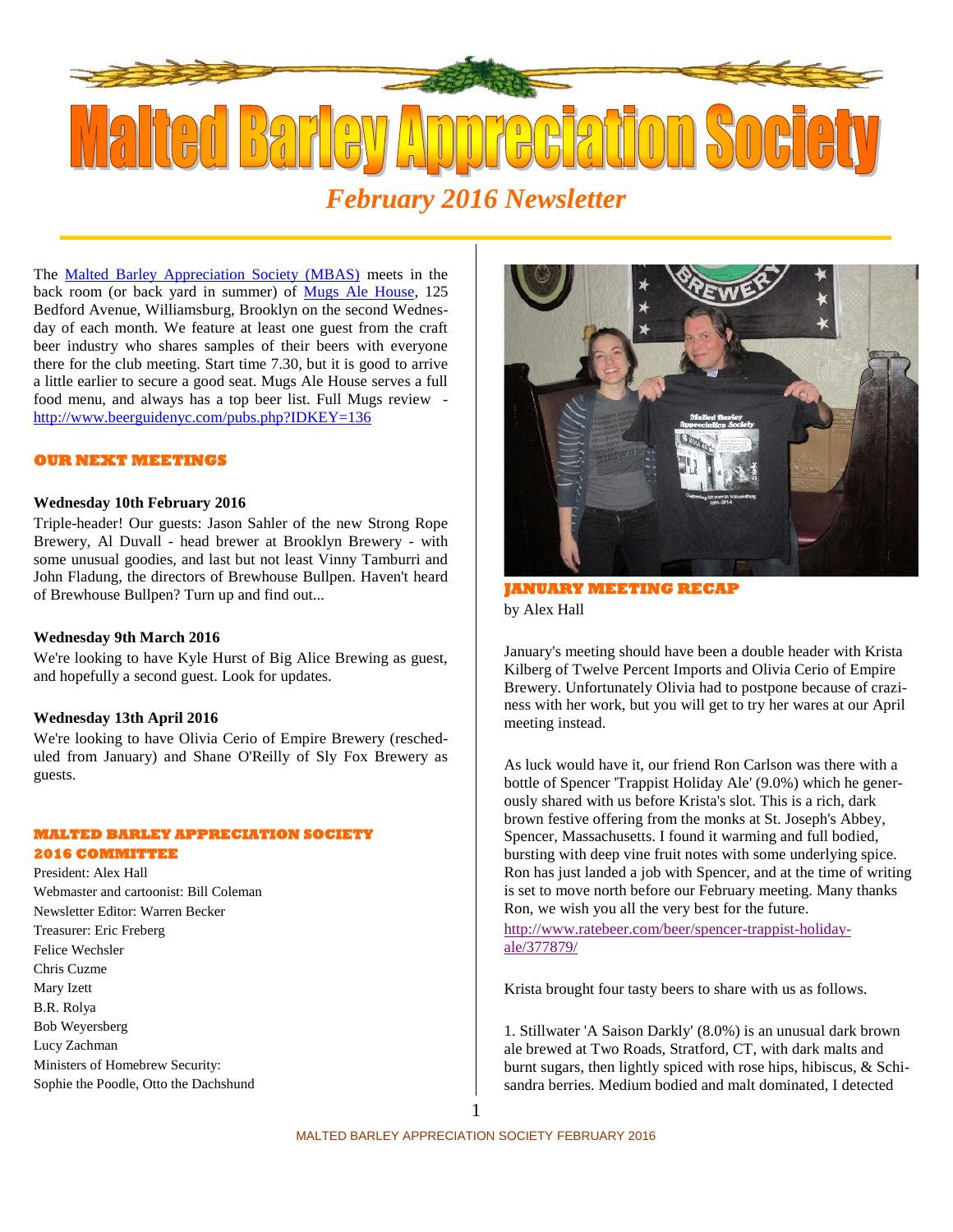some fruitiness. It was very pleasant, though can't really be compared with a regular saison.

http://www.ratebeer.com/beer/stillwater-a-saison-darkly/129705/

2. Off Color / Amager 'Dino Smores' (10.5%) is a great example of how innovative brewing has become in some circles. Brewed by Off Color in Chicago in collaboration with Amager, this is a bold 'Imperial Marshmallow Stout' brewed with the addition of Graham flaked malt, cocoa nibs, & vanilla beans. Totally black, this slick and rich beer delivered the intended mouthfeel magnificently. Krista rightly described Off Color as "a fun brewery".

http://www.ratebeer.com/beer/off-color--amager dinosmores/248855/

3. Evil Twin / Westbrook 'The Perfect Nose' (10.2%) is a collaborative cognac barrel aged barleywine, bold and boozy with an assertive aroma and taste of cognac, wood, and caramel. Another top class brew courtesy of Twelve Percent. Serve in a snif(f)ter... http://www.ratebeer.com/beer/evil-twin--westbrook-the-perfect nose/375760/

4. Evil Twin 'Imperial Biscotti Break Bourbon Barrel Aged' (11.5%). This is a huge imperial porter aged in bourbon barrels for 9 months. Very dark brown, almost black, the richness of this beer is apparent on the palate with a boozy bourbon aspect and notes of wood and a touch of vanilla. Very complex and extremely enjoyable, it has a near perfect rating on ratebeer.com. Brewed at Westbrook in South Carolina, as was the previous beer, although this one is not a collaboration.

http://www.ratebeer.com/beer/evil-twin-imperial-biscotti-break- bourbon-barrel/236752/

Many thanks to Krista for spoiling us all with these delights!



# **LOCAL BEER NEWS**

Only selected items will be listed here, for beer bar and brewery news check out http://www.beerguidenyc.com/news.php - and also http://www.gotham-imbiber.com.

Banter in Williamsburg has just installed a cask beer engine. This was being clamped onto the bar while I was the only customer there on a Friday afternoon (but the place is packed at weekends) watching my hometown football (soccer) team Brighton & Hove Albion win 3-0. Our friend Chris O'Leary, www.brewyorknewyork.com, is famous for having media pounce on him for having a commercial flight (almost) to himself. But a whole empty bar for the duration, as they are installing cask line right in front of where I chose to sit, with a rare chance to watch my hometown team grind the opponents Brentford into the ground? Do I have a claim to rivalry, or does nobody else like Brighton here? Cheers Chris, we should share a flight (of beers) together soon!



Birthdays #1 and #2 - Chris Cuzme and Kate Dulcich on 4th February. Two NYC craft beer stalwarts celebrating on the same day, the Blind Tiger was the place to be! Oh, Blind Tiger owner Dave Brodrick's too, though I didn't see him.



MALTED BARLEY APPRECIATION SOCIETY FEBRUARY 2016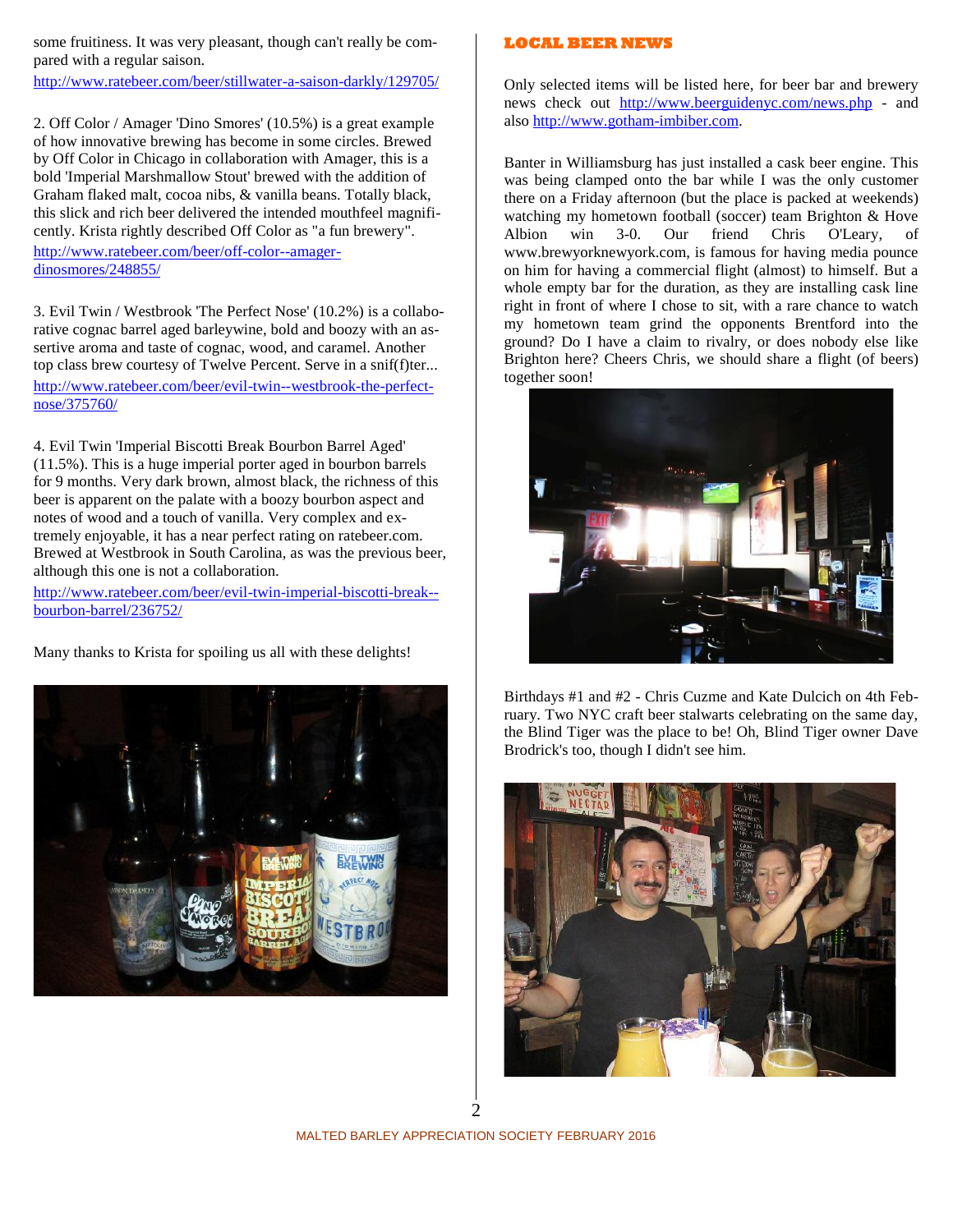Birthday #3 - MBAS co-founder Bill Coleman on 6th February. Some Old Salty bottles were arranged, the earliest from 2000. Coincidentally, Bill brewed the latest with aforementioned Chris Cuzme at 508 Gastrobrewery in 2014.



Big Alice Brewery has filled three casks, unusually (hopefully just unusually for the short term!), Sour One with Kiwi and Sour One with Pineapple will be at the brewery taproom 19th and 26th February respectively. The Kiwi will also escape in a firkin to Patrick Donagher's cask fest in NY Beer Week. Kyle from Big Alice has agreed to be our guest in March, probably with another guest TBA. Cheers Kyle!

Oh yes, the Beer Week 2016. Last but most certainly not least! http://newyorkcitybrewersguild.com/beer-week/2016-beer-week/ Have a good one everybody, and major thanks to all involved!

## **FUN ANAGRAMS**

These are all names of hop varieties. Answers are at the end of this newsletter.

1. ELM TWIT ALE 2. DIG MY KOALA 3. PROF. IODIDE WRONG 4. BARNACLE AT HULL 5. ANY MARK 6. NINE OVAL SUNS 7. STRAPLESS LIST 8. HANGER CELL 9. GROWLER BEDS 10. SUMO CLUB 11. AUNT HAM 12. HOCK ION 13. MICE CAP FIG

14. A FEATHER MULLET, HURL IT 15. BRETHREN OR WREN 16. CATTLE BRICKS 17. MRS. GARLIC SNOB 18. MR. ASIA 19. DELEGATING KNOTS 20. BAD AVIAN MARINARA 21. GULL NET BEER 22. I COMPLY 23. I BALLSY 24. OH, TUN DOOM 25. MAKE OUT

## **TEN YEARS AGO REMEMBERED**

Alan Rice and his wife Pamela (both now admirably running City Swiggers) were newsletter editors 10 years ago. Cheers to you both! See www.vivavegie.org for, admirably in my opinion, what Pamela does in her spare time.

Steve Hindy, one of the founders of Brooklyn Brewery and still at the helm, had just published his book 'Beer School' to much acclaim.

Finally, it was the end of the road for the grossly underrated, but probably overstretched financially (at a guess, given the area) Times Square Brewery. Ten years later there are many good options in the tourist trap district to make up for the loss of their second location where commuter and tourist hell crosses over.

## **DATES FOR YOUR DIARY - MBAS EVENTS**

## **Monday 15th February - East Village weekday bar crawl and roots-folk music night**

I know it's a work day for most, but please join us whenever you can if possible. Especially for the music and beer at Augurs Well.

**4.30 to 5.15 Jimmy's No.43**, 43 East 7th Street (at 2nd Avenue) http://www.beerguidenyc.com/pubs.php?IDKEY=222

**5.15 to 6.00 Lions Beer Store**, 104 2nd Avenue (at E.6th Street) http://www.beerguidenyc.com/pubs.php?IDKEY=322

**6.00 to 7.00 Proletariat**, 102 St. Marks Place between 1st and A http://www.beerguidenyc.com/pubs.php?IDKEY=223

**7.00 to 10.00-ish Augurs Well**, 115 St. Marks Place between 1st and A - http://www.beerguidenyc.com/pubs.php?IDKEY=317 The reason for choosing to do this crawl on a Monday is that English folk and roots duo Naomi Bedford and Paul Simmonds are